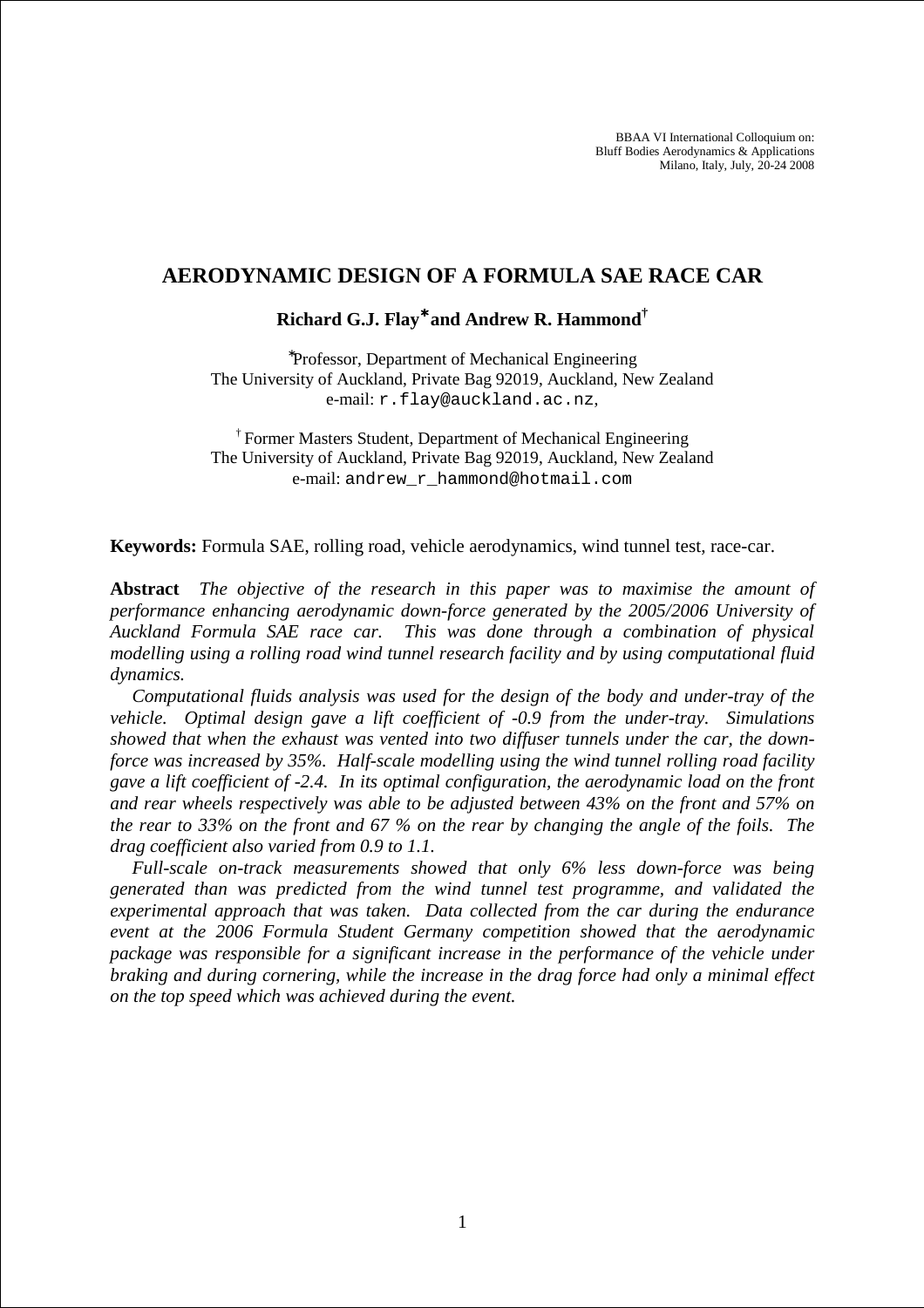#### **1 INTRODUCTION**

The Formula SAE competition was established in 1981 by the Society of Automotive Engineers (SAE) in the United States of America as an educational tool to develop the knowledge and skill base of the automotive industry at the University level. The competition requires that each team from their respective universities design, build, and test a small, openwheeled, single-seater race-car with the premise that a manufacturing firm has employed the team to design the vehicle for a one-make racing series, for which the cost to reproduce each of the vehicles must not exceed US\$25,000. The competition comprises both static and dynamic events. The static events consist of a business and design presentation each of which are marked by a panel of experts. A tilt test of the vehicle is also performed to simulate cornering and the determination of the height of the centre of gravity of the vehicle. The dynamic events aim to test the vehicle in all aspects of competition car performance with acceleration, skid pan cornering, autocross and a final twenty-two kilometre endurance test. Marks are awarded for the performance of the vehicle in each of these tests as well as on the fuel economy of the vehicle during the endurance event. The total marks received from both the static and the dynamic events determine the overall winner of the competition.

Aerodynamic downforce is hugely exploited in the design of the modern race car (Refs. [1][2]). The performance benefits which can be gained through the resulting increase in traction has made the search for increased downforce and reduced drag a highly sought after performance edge in motorsport. The benefits of downforce and effective aerodynamic design in the Formula SAE car, however, were not entirely clear. It was the goal of the present research to determine areas where the aerodynamic forces are most performance enhancing by utilising CFD as well as model testing in a wind tunnel equipped with a moving belt ground plane, and then to validate the predictions using on-road measurements. Further details are available in Ref. [3].

#### **2 NUMERICAL MODELLING**

The purpose of the CFD analysis was primarily to design the body (including side pods) and the under-tray of the vehicle prior to carrying out wind tunnel testing. The CAD models of the car body and under-tray were constructed using ProEngineer Wildfire 2.0, the







Figure 1 Photograph of half-scale model mounted in wind tunnel above moving belt ground plane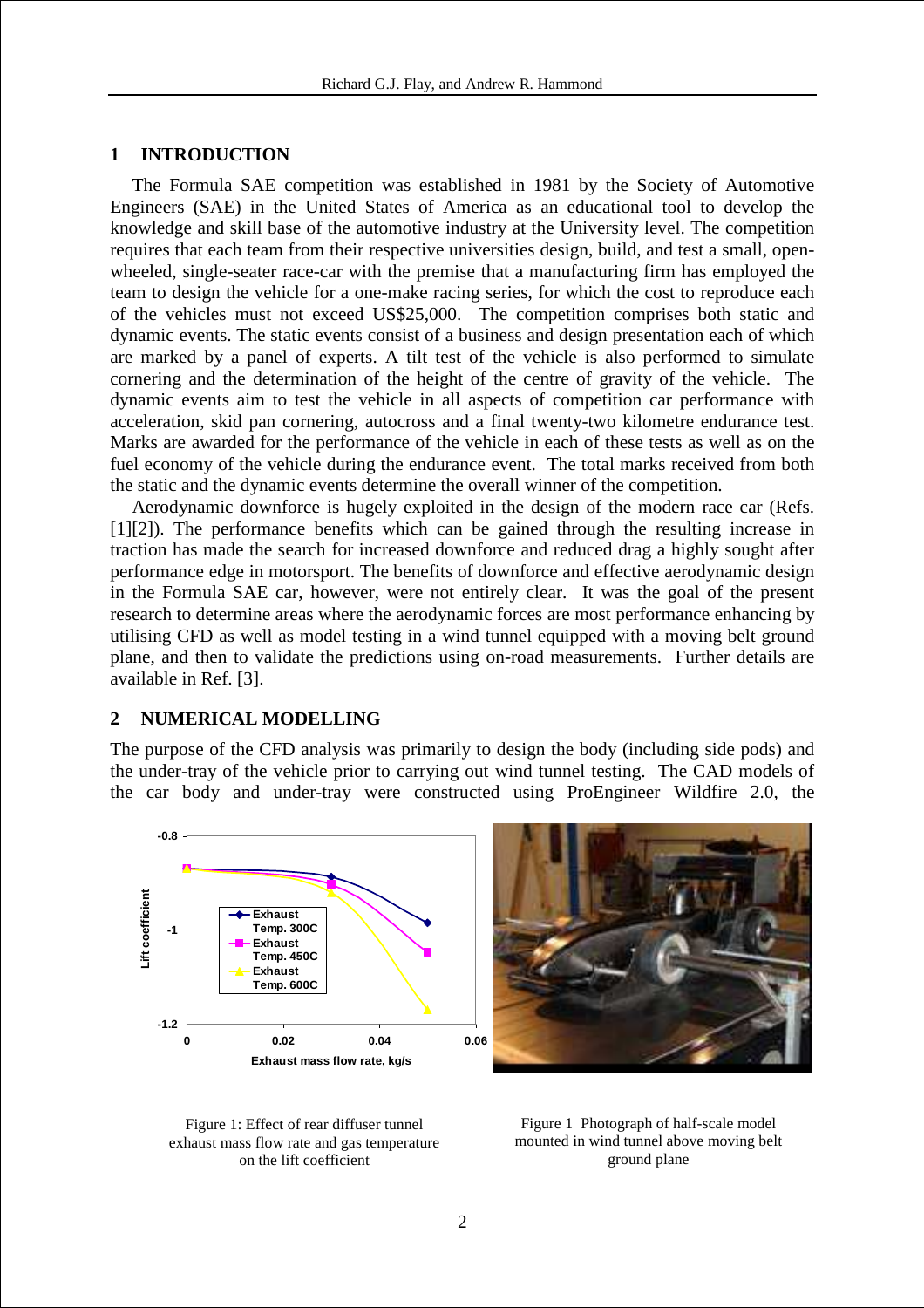computational domain was meshed using ICEM CFD mesh builder, and the CFD analysis was carried out using the CFX 5.6 Pre, Solver and Post programs. To get the maximum performance from the available software and hardware, a computational half-model was used (cut along the longitudinal centreline) 13m long, 3m wide, and 2.5m high, giving a blockage of 3.7%, or in terms of the model maximum dimensions: l, w, h: 4.56 x l, 4.69 x w and 3.56 x h. A mesh refinement study was conducted and it was determined, given the computational power available, that the optimal mesh for the study of the body and under-tray consisted of approximately 1.5 million cells. The surface of the model was given an inflated mesh consisting of five layers of inflation with an expansion rate of 1.2 between each layer. The remainder of the mesh was generated using tetrahedral cells with a minimum edge length of 1.4mm and a maximum of 106mm. The software solved the Reynolds Averaged Navier Stokes (RANS) equations, using the Shear-Stress-Transport (SST) turbulence model.

As an example of a typical result obtained, the effect of directing the exhaust gases into the rear diffuser tunnels under the car on the lift coefficient for a number of exhaust gas temperatures was investigated, and the results are shown in Fig. (1) for a vehicle speed of 15 m/s. It is clearly evident that the downforce is increased as the mass flow rate and gas temperature increase.

## **3 WIND TUNNEL TESTING**

The wind tunnel testing was carried out in the University of Auckland's Twisted Flow Wind Tunnel, with the twisting vanes removed, and the walls contoured into a contraction to form an open jet of size  $3.5 \times 3.5 \text{ m}^2$ . In addition, a moving belt 1.6m wide and 3m long driven by an electric motor was used to provide the correct boundary condition at the ground by being driven at the same speed as the onset air flow. A half-scale model made of carbon fibre was used for the testing. It was attached to the under-floor wind tunnel balance. The car wheels were not attached to the car model, but were positioned accurately and spun by the belt action. A photograph of the model mounted above the belt is given in Fig. (2). The flow quality above the belt was examined by performing many velocity profiles. There is not space in this abstract to include those profiles.



**Figure 3: Rear wing height Effect on centre of pressure**